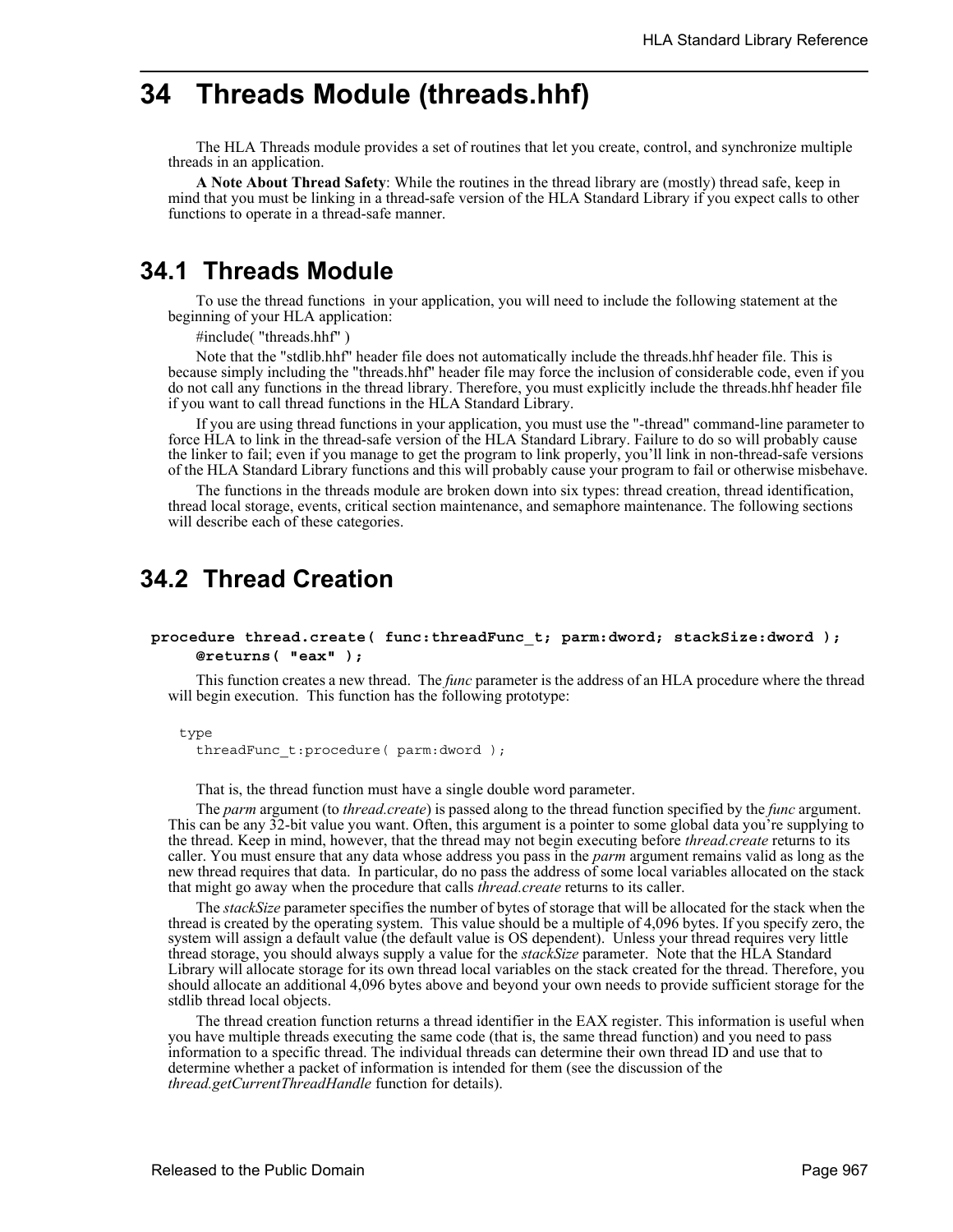## HLA Standard Library

A thread terminates execution by returning from the thread function. If you want to prematurely terminate a thread, then that thread must jump to the end of the procedure and return from it (or clean up the stack and execute a RET instruction). Note that the HLA Standard Library does not allow one thread of execution to terminate another thread (including the parent thread that started the thread in the first place). If you want to terminate one thread under the control of another thread, then you must pass some message to that thread and tell it to terminate itself.

Each thread of execution has its own exception handling system. Exceptions that the system or program raises in one thread must be handled by that thread. There is no way to pass exceptions on to a different thread (including the parent thread). If an exception occurs in a thread and you do not provide an exception handler (via a **try..endtry** statement), then the system will abort execution of the whole application.

The following examples assume the presence of the following thread function:

```
procedure myThreadFunc( theParm:dword );
var
  myThreadID:dword;
begin myThreadFunc;
  try
     thread.getCurrentThreadHandle();
     mov( eax, myThreadID );
     // Code that does something for this thread
  anyexception
     stdout.put
     \left("Thread $", 
        myThreadID, 
        " terminated with exception $", 
        eax,
        nl
     );
  endtry;
end myThreadFunc;
HLA high-level calling sequence examples:
  thread.create( &myThreadFunc, 0, 0 ); // Default stack size
 mov( eax, childThreadID );
HLA low-level calling sequence examples:
 pushd( &myThreadFunc );
 pushd( 0 ); // pairm value = 0
 pushd( 0 ); \frac{1}{2} // Default stack size
 call thread.create;
 mov( eax, childThreadID );
```
# **34.3 Thread Identification**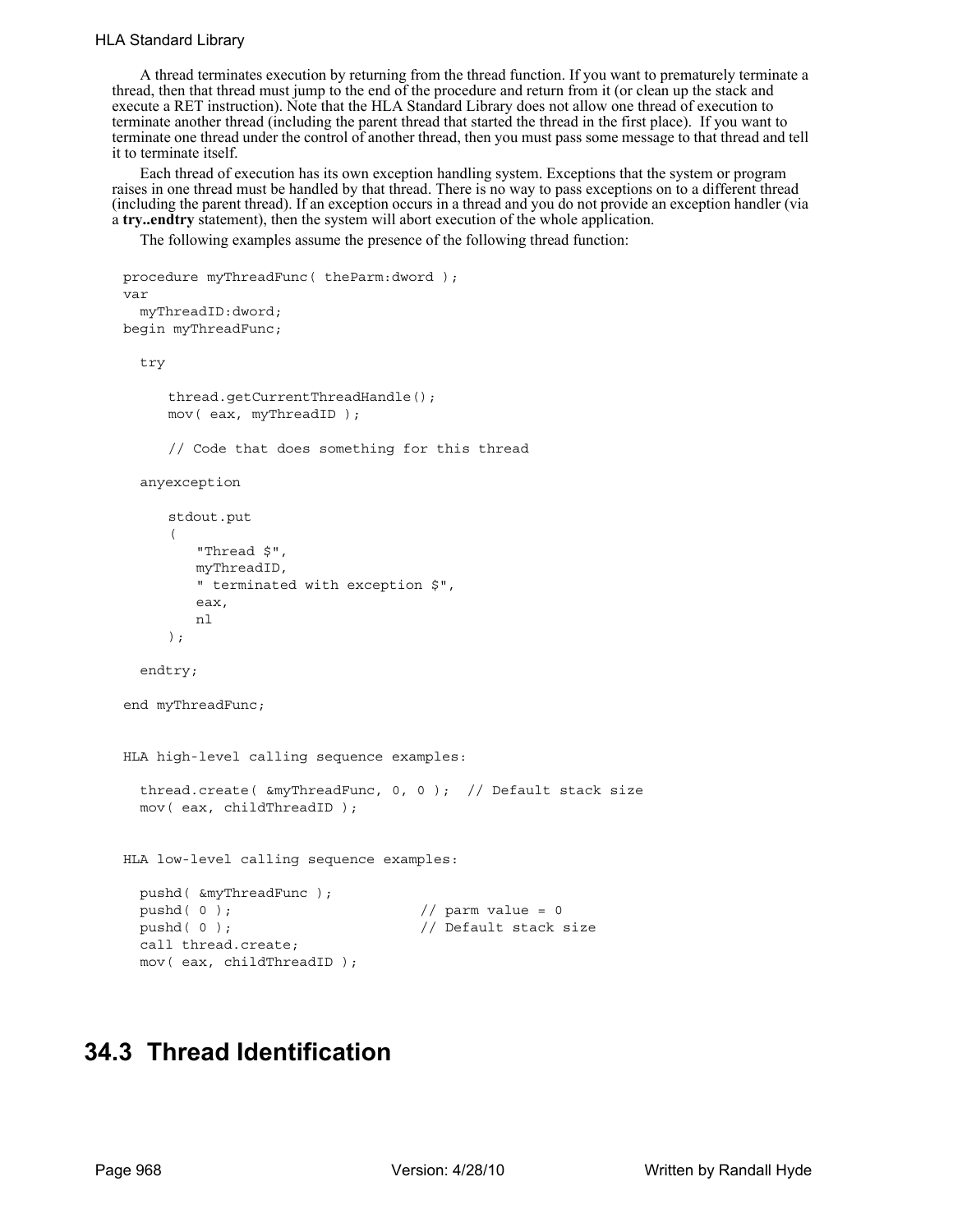## **procedure thread.getCurrentThreadHandle; @returns( "eax" );**

This function returns a unique thread identifier value in the EAX register for the current thread. This value matches the value that *thread.create* returns (for the child thread, assuming that the child thread is the one calling *thread.getCurrentThreadHandle*). You should not assume that the value that this function returns is the same as the thread ID used by the underlying OS.

```
HLA high-level calling sequence examples:
  thread.getCurrentThreadHandle();
 mov( eax, myThreadID );
HLA low-level calling sequence examples:
  call thread.getCurrentThreadHandle;
 mov( eax, myThreadID );
```
# **34.4 Thread Local Storage**

Sometimes various procedures in a thread need to communicate data amongst themselves using static storage. Unfortunately, you must be very careful about using static objects in a threaded application. In general, using static objects renders the application thread unsafe (that is, causes the program to fail when two or more threads attempt to use the same static object).

A good example of this problem occurs in the HLA Standard Library. Consider the *underscores* variable that determines if a hexadecimal numeric conversion routine should emit underscores between groups of four hexadecimal digits. This is a global value that all of the hexadecimal conversion routines in the Standard Library reference. Now suppose you have two threads that call these conversion routines. If one thread turns underscore output on and the other thread turns it off in the middle of a conversion in the other thread, the conversion will be incorrect. The solution is to give each thread its own copy of the underscores variable. When one thread turns this feature one, it does not affect the conversions in any of the other threads. Unfortunately, giving each thread its own copy of the *underscores* variable is a lot more difficult that it sounds. You cannot use static objects for this purpose – the different threads will all access the same static objects. You cannot allocate the *underscores* variable on the stack in your thread, the various procedures won't be able to access that object without knowing its exact address in memory.

The solution is *thread local storage*. With thread-local storage (TLS) you request (once) a TLS context handle from the operating system. With this handle you can store a 32-bit thread-local value and retrieve that 32 bit thread-local value. Normally, you don't store the actual thread-local data via this handle, instead you store a pointer to a data structure containing all the thread-local data. This structure can be allocated on the heap or you can allocate it in the VAR section of your main thread. Because you can retrieve the address of this data structure via TLS calls, various functions can figure out the address of the global objects they're interested in via some offset from the address of the structure.

Note that you only need to obtain a single TLS context handle – you do not obtain a separate handle for each thread in your application. Your main thread should obtain this context handle before spawning any other child threads. You should store the value of this context handle in a global, static, object that all threads can access. You will never modify this object directly; instead, you will pass the address of the object to the *thread.createTLS* function and then your threads will only read this value from that point forward (which is a safe use of a global, static, object in a threaded application).

### **procedure thread.createTLS( var context:dword );**

This function asks the operating system to create a thread-local storage context handle. You pass the address of the context variable to this function as the single parameter and the *thread.createTLS* function will automatically (and atomically) update that variable. Note that you should create (initialize) the context handle before creating any threads that might use it. Otherwise you might create a race condition where the main thread stops, a child thread runs, and the child thread attempts to use the context handle before the main thread initializes it.

```
HLA high-level calling sequence examples:
```

```
thread.createTLS( contextHandle );
```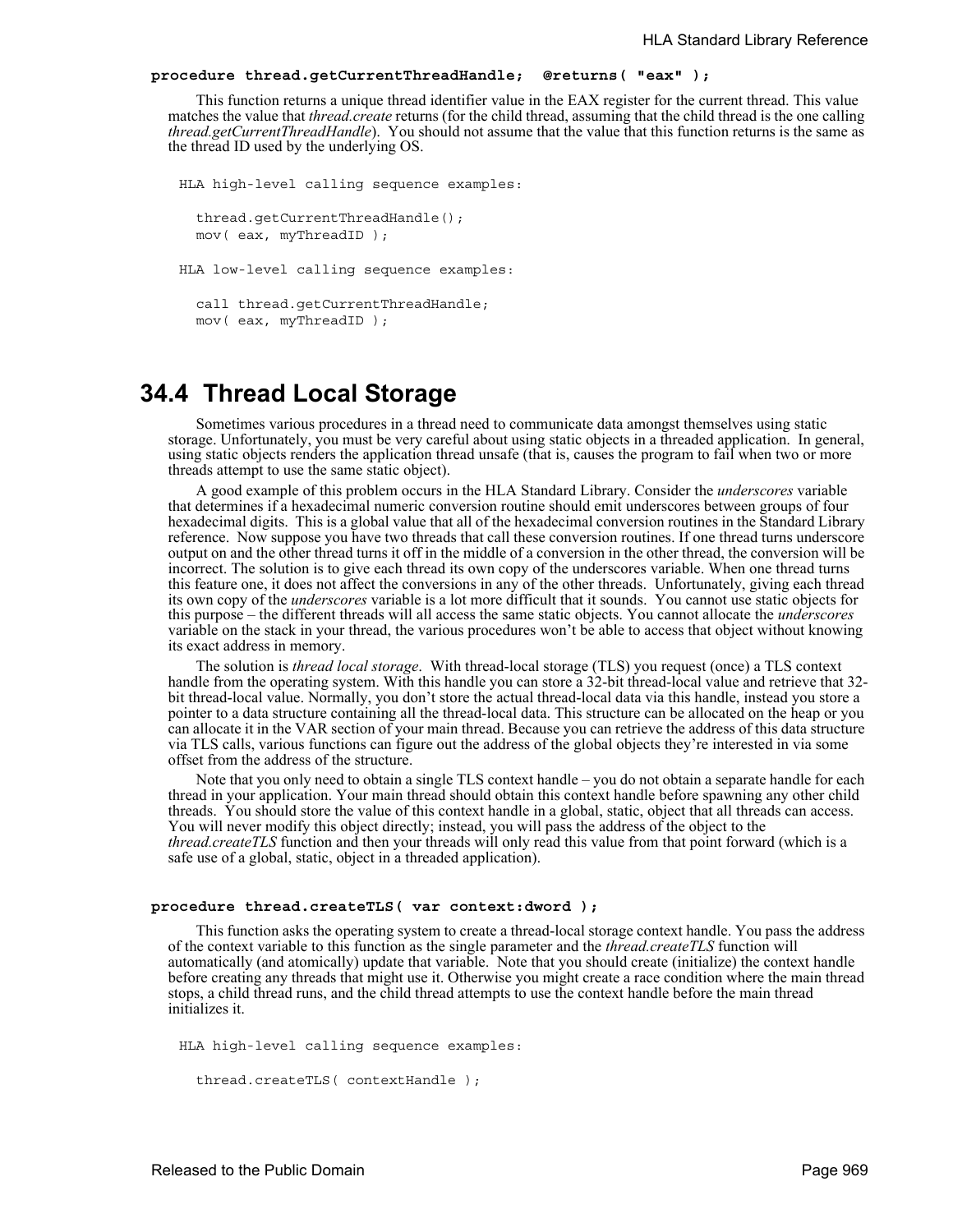HLA low-level calling sequence examples:

```
lea( eax, contextHandle );
push( eax );
call thread.createTLS;
```
### **procedure thread.setTLS( context:dword; valueToSet:dword );**

The *thread.setTLS* function stores the value found in the *valueToSet* parameter into a thread-local double word value specified by the *context* parameter. Generally, you will pass the address of some block of memory (some data structure) as the *valueToSet* parameter. If you allocate that block of memory on the heap (e.g., via *mem.alloc*) or on your local stack, any function in the current thread can access that data structure later by calling the *thread.getTLS* function.

Although you can use *thread.setTLS* to set a single variable value (rather than setting the address of some data structure allocated for the current thread), you can only access 32 bits of data this way. As a result, most programmers store an address to some data structure via *thread.setTLS* rather than directly storing data.

If you use *thread.setTLS* in the normal manner, by allocating some storage and storing an address away, you should allocate the storage at the very beginning of your thread's main function. If this is a fixed-size data structure, you can allocate it as part of your local variables (in the VAR section) and simply take the address of the structure (e.g., with the LEA instruction) and pass that as the *valueToSet* argument. If the data structure is variable in size, then *mem.alloc* is probably a good choice for allocating the data structure.

```
HLA high-level calling sequence examples:
  lea( eax, myLocalData );
  thread.setTLS( contextHandle, eax );
HLA low-level calling sequence examples:
  push( contextHandle );
  lea( eax, myLocalData );
  push( eax );
  call thread.setTLS;
```
## **procedure thread.getTLS( context:dword ); @returns( "eax" );**

The *thread.getTLS* function returns the value associated with the thread context handle passed as the single argument. This value is set via an earlier call to the *thread.setTLS* function. See the discussion of *thread.setTLS* for more details.

HLA high-level calling sequence examples (assuming the thread local storage value has been set to point at an object of type "someDataType" by a previous call to thread.setTLS):

```
thread.getTLS( contextHandle );
  mov( (type someDataType [eax]).someField, ecx );// Retrieve data
HLA low-level calling sequence examples:
 push( contextHandle );
 call thread.getTLS;
 mov( (type someDataType [eax]).someField, ecx );// Retrieve data
```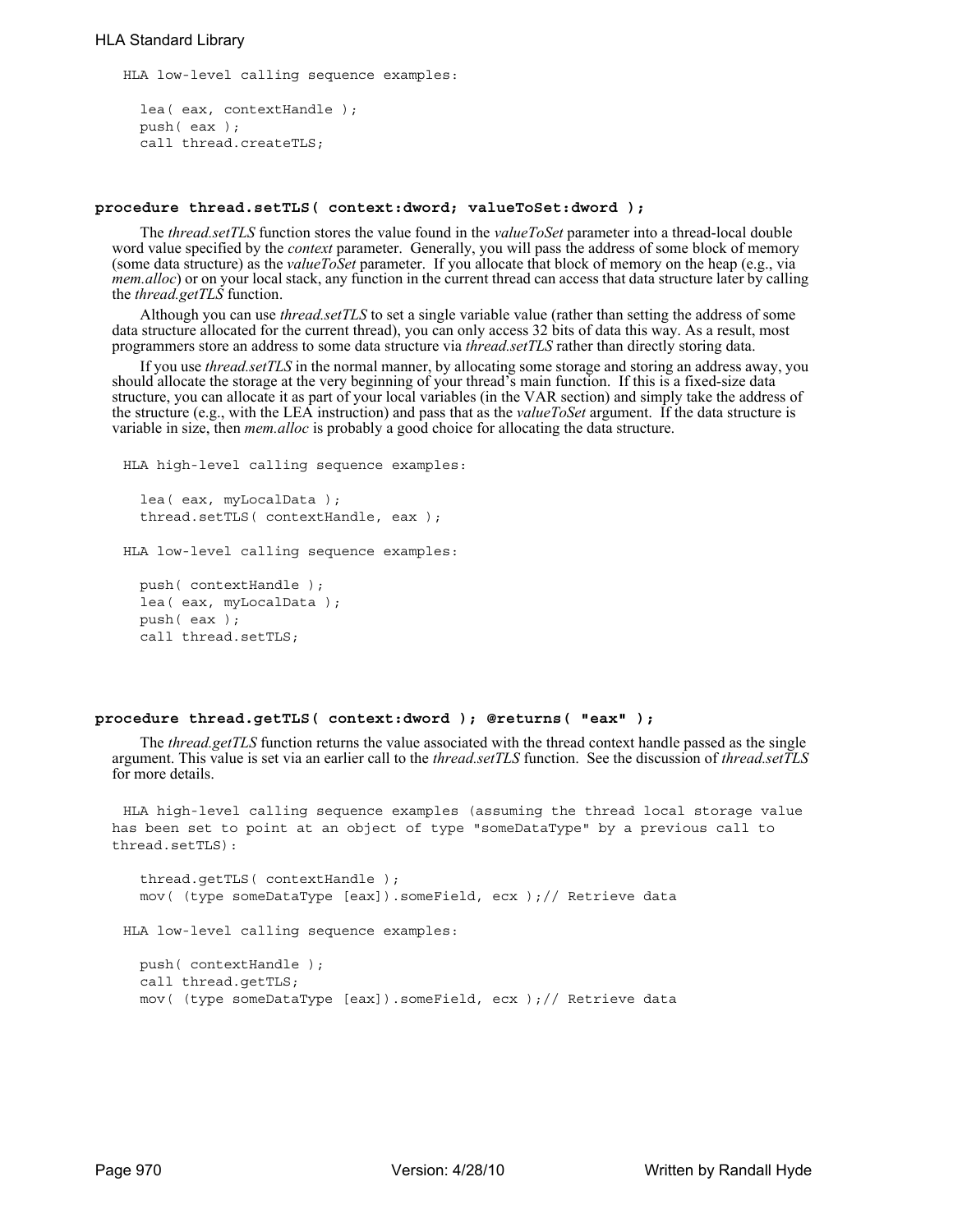# **34.5 Events**

The HLA Standard Library threads module provides a thread synchronization system known as events. An event is something that a thread can wait upon until a different thread signals (or sets) the event. An HLA stdlib event is an object that various threads can use to coordinate events in the program.

To use events, a program must first create an event object via a call to *thread.createEvent*. This initializes the event and puts it in the non-signaled/non-set state. The *thread.createEvent* returns an OS event handle that you will save to allow various threads to work with that event object. When you are done using a thread, you can tell the OS to reclaim the resources used by the event object.

When you create an event, it is initialized in an unsignaled state. Whenever some thread waits on an event (by calling *thread.waitForEvent*), that thread will block (suspend) until some other thread signals the event by calling *thread.setEvent*. If two or more threads are waiting for an event, only one thread will be placed in the executable state when an event is signaled. Additional calls to *thread.setEvent* will be necessary to resume any other threads waiting for the event.

Whenever a thread waiting on an event resumes execution after that event has been signaled, the system automatically sets the event to the unsignaled state. There is no explicit call you can make to "unsignal" or unset an event.

### **procedure thread.createEvent; @returns( "eax" );**

The *thread.createEvent* function creates an event object and returns a handle to that object in the EAX register. All events you use must be initialized via a call to *thread.createEvent*. Note that event initialization consumes resources internal to the OS' thread library. You should call *thread.deleteEvent* to reclaim those resources when you are done using the event object you've created via *thread.createEvent*.

```
HLA high-level calling sequence examples:
```

```
thread.createEvent();
mov( eax, eventHandle );
```
HLA low-level calling sequence examples:

```
call thread.createEvent;
mov( eax, eventHandle );
```
### **procedure thread.deleteEvent( event:dword );**

The *thread.deleteEvent* function reclaims all OS/library resources in use by an event object. You should call this function after you are done using an event object. You must not call this function on an event handle if any threads are waiting on the event. Of course, you must not continue to use the event handle after deleting the event.

```
HLA high-level calling sequence examples:
  thread.deleteEvent( eventHandle );
HLA low-level calling sequence examples:
 push( eventHandle );
  call thread.deleteEvent;
```
#### **procedure thread.setEvent( event:dword );**

The *thread.setEvent* function signals the occurrence of an event. If some thread is waiting for this event to occur, this call will resume the execution of that thread. If more than one thread is waiting on the event, then only one thread will be unblocked and allowed to execute. In order to release all threads waiting on an event, you must call *thread.setEvent* once for each blocked thread. It is the application's responsibility to count the number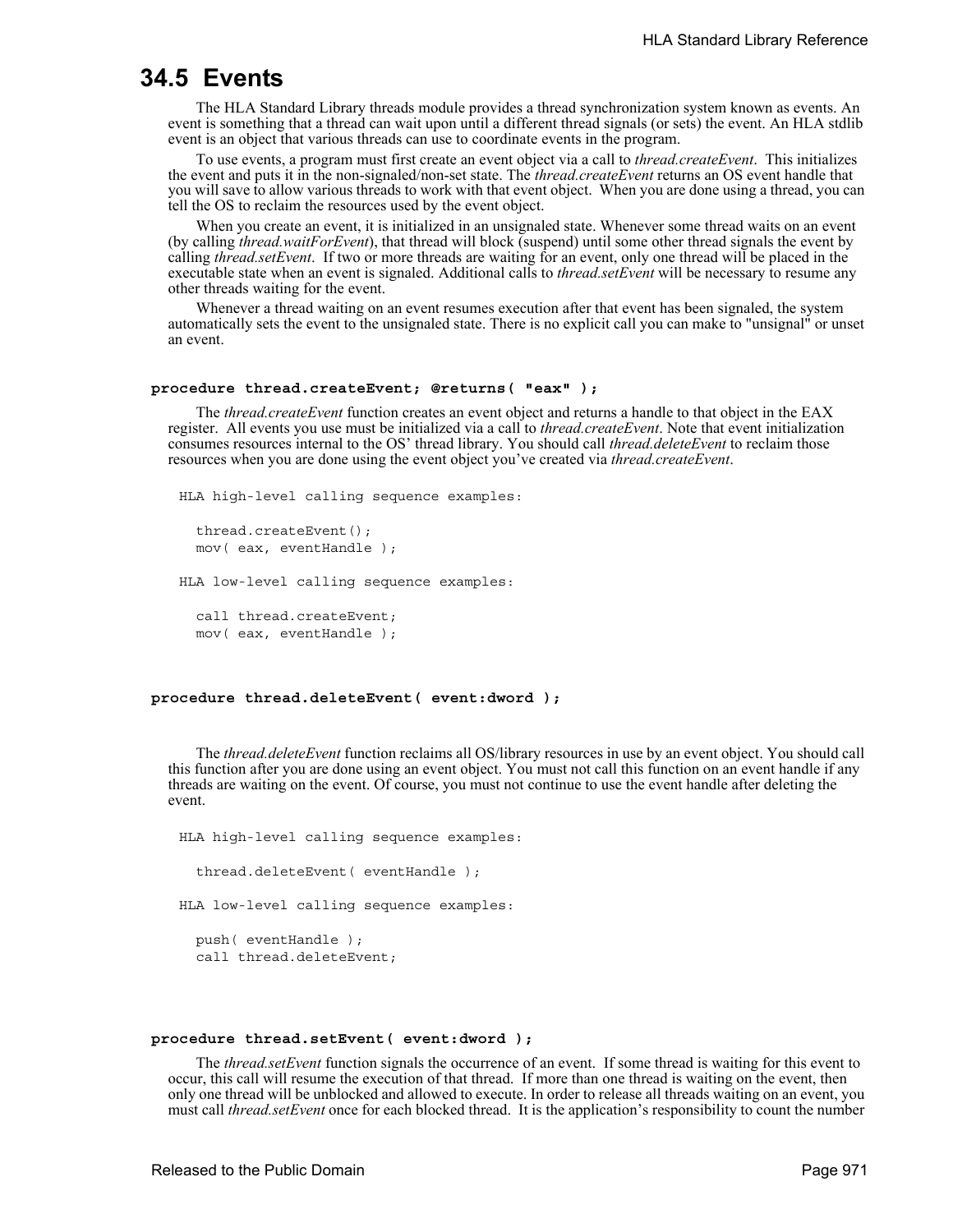## HLA Standard Library

of threads waiting on an event and call *thread.setEvent* an appropriate number of times. Calling *thread.setEvent* multiple times without having any threads waiting on the event between signaling the event is undefined. Some OS thread APIs might count the number of calls and release that many threads that (ultimately) wait for the event. Other OS thread packages might ignore multiple requests and release only one thread that waits on the event. Still other OSes may completely ignore the call to *thread.setEvent* if there are no threads waiting on that particular event.

```
HLA high-level calling sequence example:
  thread.setEvent( eventHandle );
HLA low-level calling sequence examples:
  push( eventHandle );
  call thread.setEvent;
```
## **procedure thread.waitForEvent( event:dword );**

The *thread.waitForEvent* function blocks (suspends the execution of) the current thread until some other thread signals (sets) the event with a call to *thread.setEvent*. Note that the results are undefined if a call is made to *thread.setEvent* prior to some other thread waiting on that event. The system may choose to ignore the earlier call to *thread.setEvent* or it may immediately resume the thread and return from a call to *thread.setEvent*. The exact semantics are OS-dependent.

```
HLA high-level calling sequence example:
  thread.waitForEvent( contextHandle );
HLA low-level calling sequence examples:
  push( contextHandle );
  call thread.waitForEvent;
```
# **34.6 Critical Sections**

Critical sections are synchronization objects that ensure that only one thread at a time executes a protected section of code (or accesses some data structure). A thread *enters* and *leaves* a critical section. While one thread is holding a critical section lock, an attempt by some other thread to enter that same critical section causes the second thread to block until the first thread leaves the critical section.

As for all synchronization objects the HLA stdlib supports, an application must first create a critical section object to obtain a handle to be used when entering and leaving critical sections. Because the creation of a critical section allocates some system resources, the application should delete the critical section object when it is done using it. The *thread.createCriticalSection* and *thread.deleteCriticalSection* functions handle these chores.

Once you've created a critical section object via *thread.createCriticalSection*, you can synchronize threads using the *thread.enterCriticalSection* and *thread.leaveCriticalSection* functions. To protect a sequence of instructions (that, perhaps, operate on a protected data structure) you would call the *thread.enterCriticalSection* (passing it the handle of a critical section object you've created) to lock the use of that particular critical section object. When you are done executing the protected code, you call the *thread.leaveCriticalSection* function to release the lock. If any other thread attempts to enter the same critical section (by calling *thread.enterCriticalSection* and passing in the same critical section handle), then that second thread will block

until the first thread calls *thread.leaveCriticalSection* and releases the lock.

If one thread is holding a critical section lock and two or more additional threads attempt to enter the same critical section, all those new threads will block. When the thread holding the lock calls

*thread.leaveCriticalSection*, only one of the waiting threads will be activated to resume execution. Note that the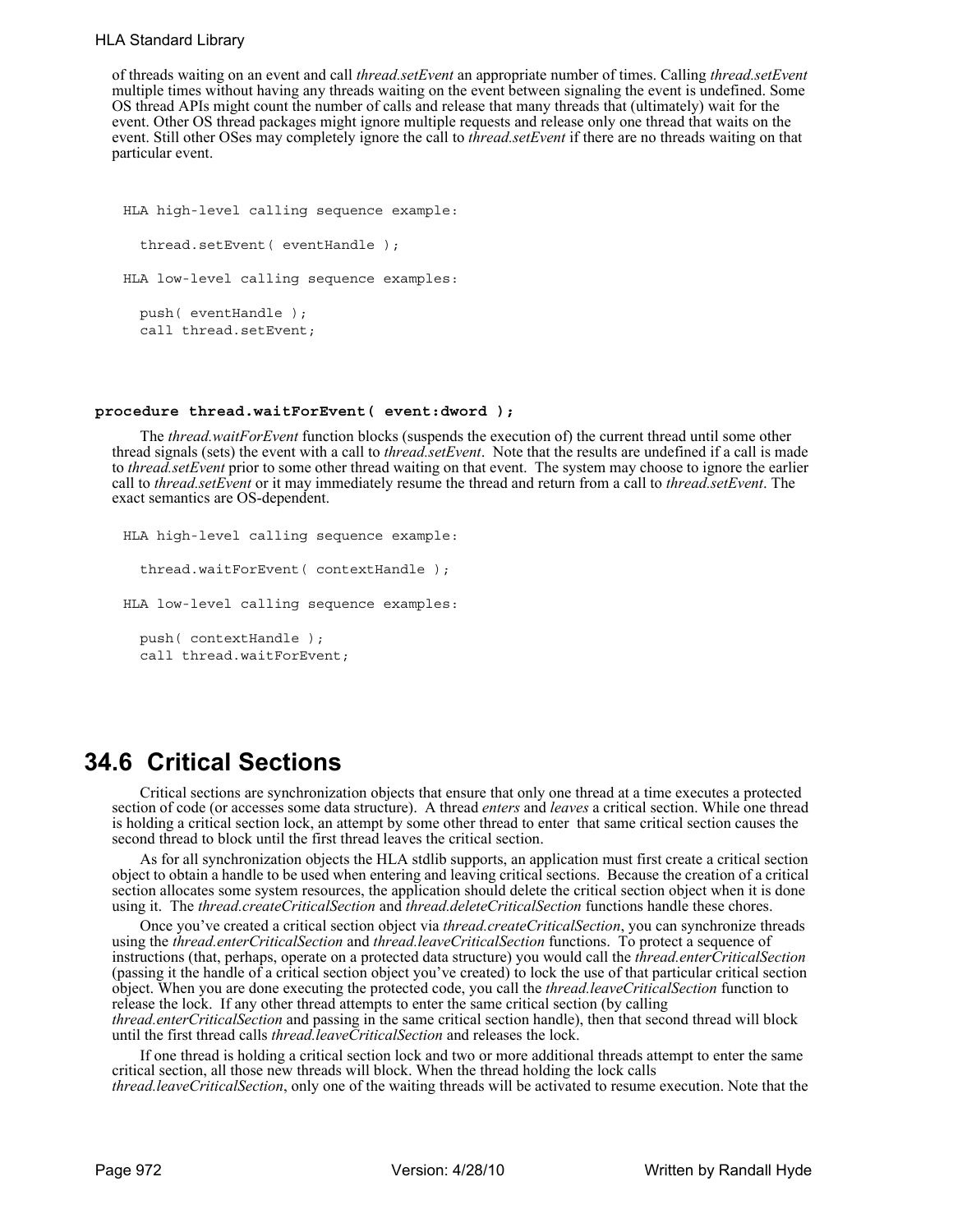order of thread activation is not defined and you should not assume that the first blocked thread will be the first to be released. The only guarantee is that exactly one thread will be released.

### **procedure thread.createCriticalSection; @returns( "eax" );**

The *thread.createCriticalSection* function creates a critical section object and returns a handle to that object in the EAX register. All critical sections you use must be initialized via a call to *thread.createCriticalSection*. Note that critical section initialization consumes resources internal to the OS' thread library. You should call *thread.deleteCriticalSection* to reclaim those resources when you are done using the critical section object you've created via *thread.createCriticalSection*.

```
HLA high-level calling sequence examples:
  thread.createCriticalSection();
 mov( eax, csHandle );
HLA low-level calling sequence examples:
  call thread.createCriticalSection;
 mov( eax, eventHandle );
```
## **procedure thread.deleteCriticalSection( csHandle:dword );**

The *thread.deleteCriticalSection* function reclaims all OS/library resources in use by a critical sectionobject. You should call this function after you are done using a critical section object. You must not call this function on a critical section handle if any threads are executing in the critical section. Of course, you must not continue to use the critical section handle after deleting the critical section.

```
HLA high-level calling sequence examples:
  thread.deleteCriticalSection( csHandle );
HLA low-level calling sequence examples:
 push( csHandle );
  call thread.deleteCriticalSection;
```
### **procedure thread.enterCriticalSection( csHandle:dword );**

The *thread.enterCriticalSection* function first checks to see if some other thread has already entered the critical section specified by the *csHandle* parameter. If this is the case, then the current thread (that is calling *thread.enterCriticalSection*) blocks until the first thread releases the critical section handle (that is, it leaves the critical section) by calling *thread.leaveCriticalSection*. If no other thread currently holds the critical section lock, or if the current thread resumes execution because some other thread releases the lock (by calling *thread.leaveCriticalSection*), then the current thread obtains the lock and execution resumes with the first instruction after the call to *thread.enterCriticalSection*.

```
HLA high-level calling sequence examples:
  thread.enterCriticalSection( csHandle );
HLA low-level calling sequence examples:
  push( csHandle );
  call thread.enterCriticalSection;
```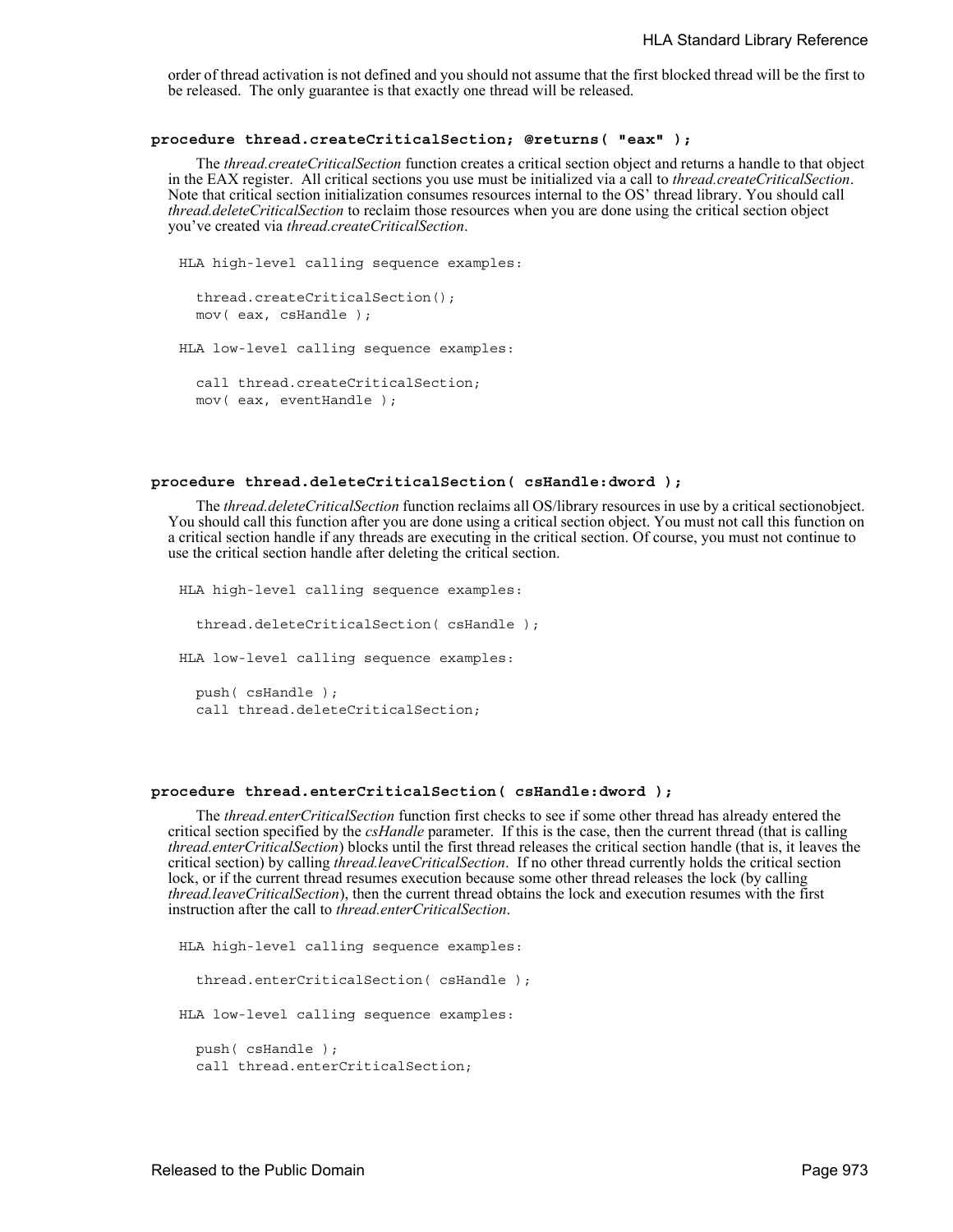## **procedure thread.leaveCriticalSection( csHandle:dword );**

The *thread.leaveCriticalSection* function releases the critical section lock specified by the *csHandle* parameter. This allows any other thread that is waiting on the critical section to resume execution (and obtain the critical section lock).

```
HLA high-level calling sequence examples:
  thread.leaveCriticalSection( csHandle );
HLA low-level calling sequence examples:
  push( csHandle );
  call thread.leaveCriticalSection;
```
# **34.7 Semaphores**

Semaphores are the generic process/thread synchronization mechanism. Semaphores provide two main extensions over other sychronization objects provide by the HLA stdlib:

- HLA stdlib semaphores allow synchronization of processes (e.g., different applications) as well as threads.
- HLA stdlib semaphores are counting semaphores, allowing
- *n* processes access to some protected resource (where *n* is some value you specify when creating the semaphore).

Like the other HLA stdlib synchronization objects, you must create a semaphore object before using it and you must delete a semaphore object when you are done using it. The *thread.createSemaphore* and *thread.deleteSemaphore* functions handle these chores. When creating the semaphore, you specify the number of resources the semaphore will protect (that is, the number of threads that can concurrently hold the semaphore and run without blocking). You also specify a (system-wide) semaphore name when creating the semaphore; the operating system uses this name to connect semaphore objects in different processes to the same system-wide semaphore object (that is, if two processes specify the same name for the semaphore object, then those two processes will access the exact same semaphore).

To obtain a resource held be a semaphore, you will call the *thread.waitSemaphore* function. This function blocks if there are no resources available, it will decrement the resource count and return if resources are available. To release a semaphore resource that a thread is holding, the thread executes the *thread.releaseSemaphore* function.

## **procedure thread.createSemaphore( maxCnt:dword; semName:string ); @returns( "eax" );**

The *thread.createSemaphore* function creates a semaphore object and returns a handle to that object in the EAX register. All future access to that semaphore will be via the handle value that *thread.createSemaphore* returns in the EAX register.

The *maxCnt* parameter specifies the number of threads (or processes) that may concurrently hold the semaphore before the operating system blocks any further semaphore requests. If *maxCnt* is one, then the semaphore behaves in a manner similar to a critical section insofar as it only allows access to the lock by one thread (or process) at a time. This is known as a binary semaphore.

The *semName* string parameter provides a system-wide name for the semaphore. This string should correspond to an existing filename in the system for best results (create an empty file that has the semaphore's name if you want to create a semaphore using a name other than that of some existing file). If two different calls to the *thread.createCriticalSection* function specify the same semaphore name, then the handle value that this function returns will refer to the same semaphore object.

If multiple calls to thread.createCriticalSection specify the same string for *semName* but specify different values for *maxCnt*, then the result is undefined. The system may use the last value specified, the first value specified, or any other value it pleases.

All semaphore objects you use must be initialized via a call to *thread.createSemaphore*. Note that semaphore initialization consumes resources internal to the OS' thread library. You must call *thread.deleteSemaphore* to reclaim those resources when you are done using the critical section object you've created via *thread.createSemaphore*.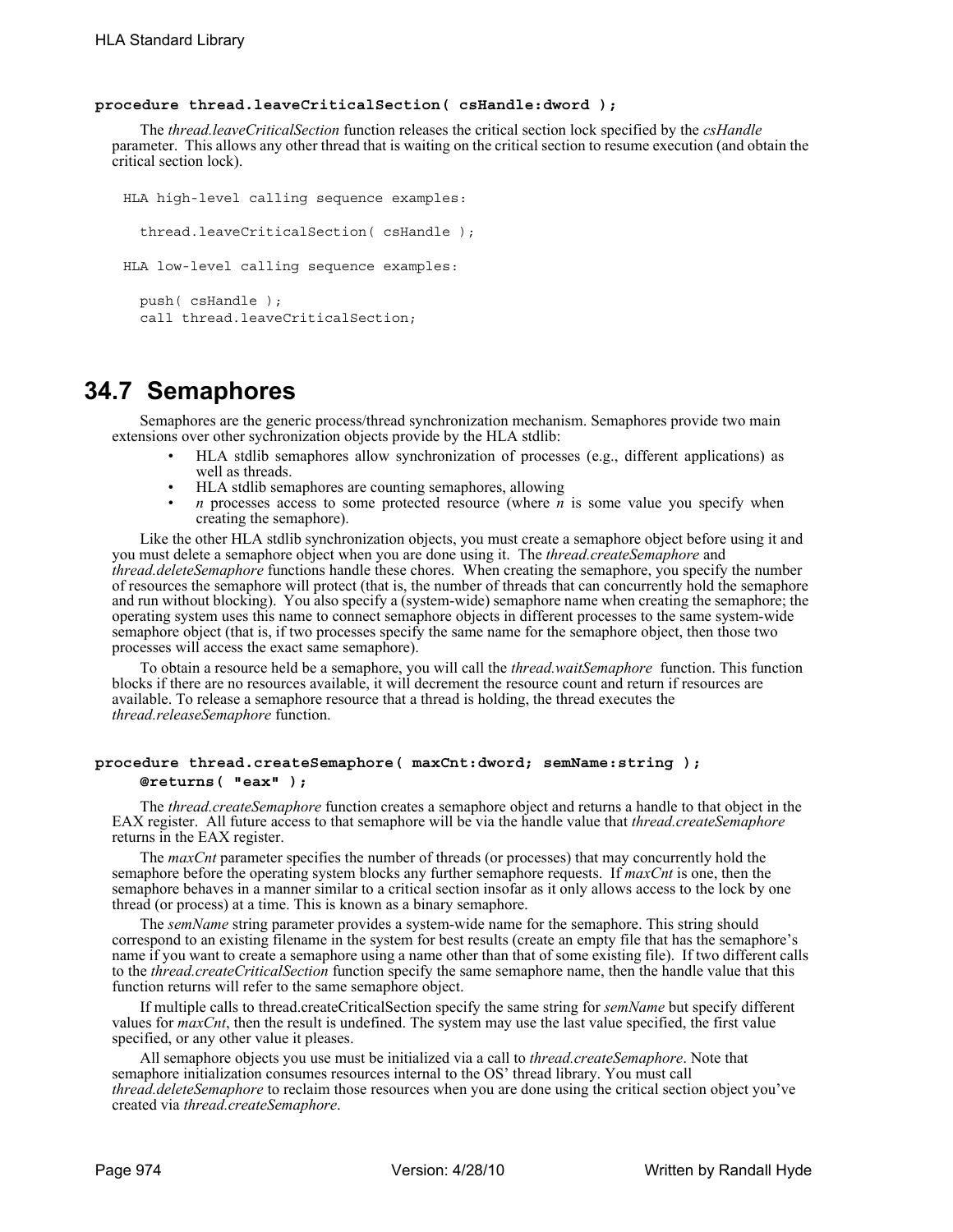**Warning**: because of a known issue in the UNIX SYSV semaphore interface (that the HLA stdlib used under Linux, Mac OSX, and FreeBSD), there is a brief time period during semaphore creation between the creation of a semaphore object and the setting of the resource count where the system could be interrupted. If another process executes between these two points and specifies a different semaphore count, the results could be unexpected. This is yet another reason why you want to specify the same count value when requesting multiple semaphore handles using the same semaphore name. For this same reason, you should try to allocate all semaphore handles in your main program, before spawning any additional threads (though this won't help much if multiple processes or applications are creating the same semaphore).

```
HLA high-level calling sequence examples:
  thread.createCriticalSection();
 mov( eax, csHandle );
HLA low-level calling sequence examples:
  call thread.createCriticalSection;
 mov( eax, eventHandle );
```
## **procedure thread.deleteSemaphore( semHandle:dword );**

The *thread.deleteSemaphore* function will (possibly) delete system resources in use by a semaphore. The exact operation of this command is system dependent. Under Windows, it will decrement a reference counter and if the current process is the last process using the semaphore, this call will free up all system resources used by the semaphore.

As this document was being written, this function is a no-operation under \*NIX operating systems. For those operating systems you will need to manually delete the semaphore object using the ipcrm command (use ipcs to list the semaphores currently in use by the system). Even if you are using a \*NIX operating system, you should call *thread.deleteSemaphore* because the semantics of this function might change in future versions of the HLA stdlib.

```
HLA high-level calling sequence examples:
  thread.deleteSemaphore( semHandle:dword );
HLA low-level calling sequence examples:
 push( semHandle );
 call thread.deleteSemaphore;
```
### **procedure thread.waitSemaphore( semHandle:dword );**

The *thread.waitSemaphore* function decrements the semaphore resource count (initialized to the value of the *maxCnt* parameter by the *thread.createSemaphore* function). If the result is less than or equal to zero, then this function returns and execution continues. If the result it negative, then this function blocks the current thread until some process releases the semaphore. When the process is done using the resource protected by the semaphore, it should release that resource via a call to the *thread.releaseSemaphore* function.

If a thread wishes to grab multiple resources protected by a semaphore, it can make multiple calls to *thread.waitSemaphore*. It must make the corresponding number of calls to *thread.releaseSemaphore* to release it of those locks it allocates. Obviously, a thread should not call *thread.waitSemaphore* more than *maxCnt* times (*maxCnt* being the parameter value passed to *thread.createSemaphore*) otherwise deadlock will occur.

```
HLA high-level calling sequence examples:
  thread.waitSemaphore( semHandle:dword );
HLA low-level calling sequence examples:
```